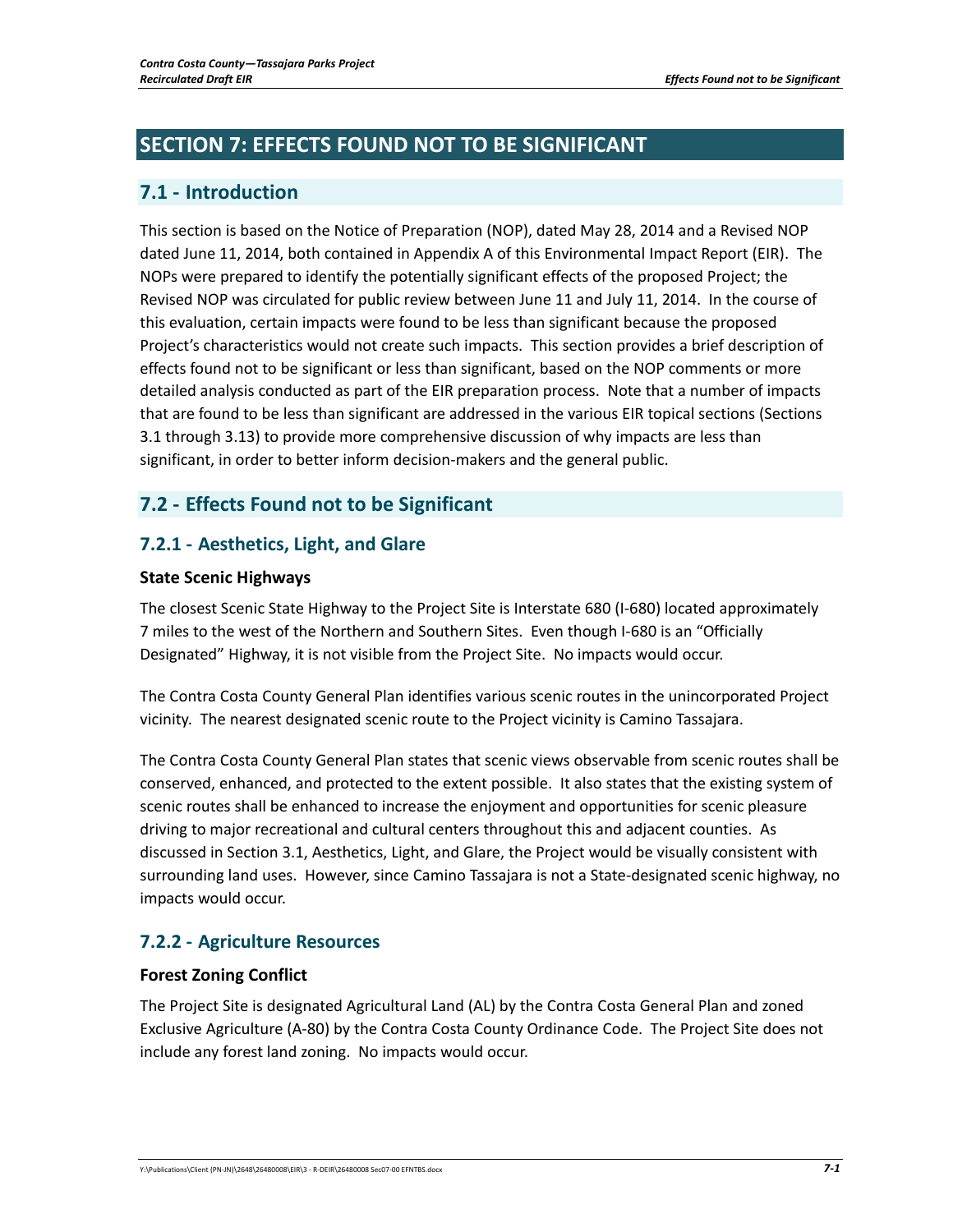### **Conversion of Forest Land to Non‐Forest Use**

Public Resources Code (PRC) Section 12220(g) defines forest land as ". . . land that can support 10 percent native tree cover of any species, including hardwoods, under natural conditions, and that allows for management of one or more forest resources, including timber, aesthetics, fish and wildlife, biodiversity, water quality, recreation, and other public benefits"; additionally, timberland is defined by PRC Section 4526 as land "... which is available for, and capable of, growing a crop of trees of any commercial species used to produce lumber and other forest products."

The Project Site does not include any forest land uses. Furthermore, no commercially harvestable quantity of trees exists within the Project Site. Therefore, no forest land would be converted to non‐ forest use. No impacts would occur.

# **7.2.3 ‐ Geology, Soils, and Seismicity**

#### **Septic or Alternative Wastewater Disposal Systems**

The Central Contra Costa Sanitation District would provide sanitary sewer services to the Residential Development Area on the Northern Site. No urban development is proposed on the Southern Site that would require wastewater disposal. No septic or alternative wastewater disposal systems would be installed; therefore, no impacts would occur.

# **7.2.4 ‐ Hazards and Hazardous Materials**

#### **Airports**

Livermore Municipal Airport is located approximately 5.5 miles to the southeast of the Southern Site's southern boundary. This distance precludes the possibility of the Project exposing persons within the Project Site to aviation safety hazards. No impacts would occur.

### **Private Airstrips**

There are no private airstrips within the Project vicinity. This precludes the possibility of the Project exposing persons within the Project Site to aviation safety hazards. No impacts would occur.

### **Emergency Response or Evacuation Plan**

The Project does not propose any modifications to Camino Tassajara or internal roadway features that would have the potential to adversely affect emergency response or evacuation (significant lane narrowing, permanent road closures, hairpin turns, etc.). No impacts would occur.

# **7.2.5 ‐ Hydrology and Water Quality**

#### **Housing within Flood Hazard Areas**

The proposed 125 housing units and associated improvements within the Residential Development Area are not located within a 100‐year Flood Hazard Area. No impact would occur.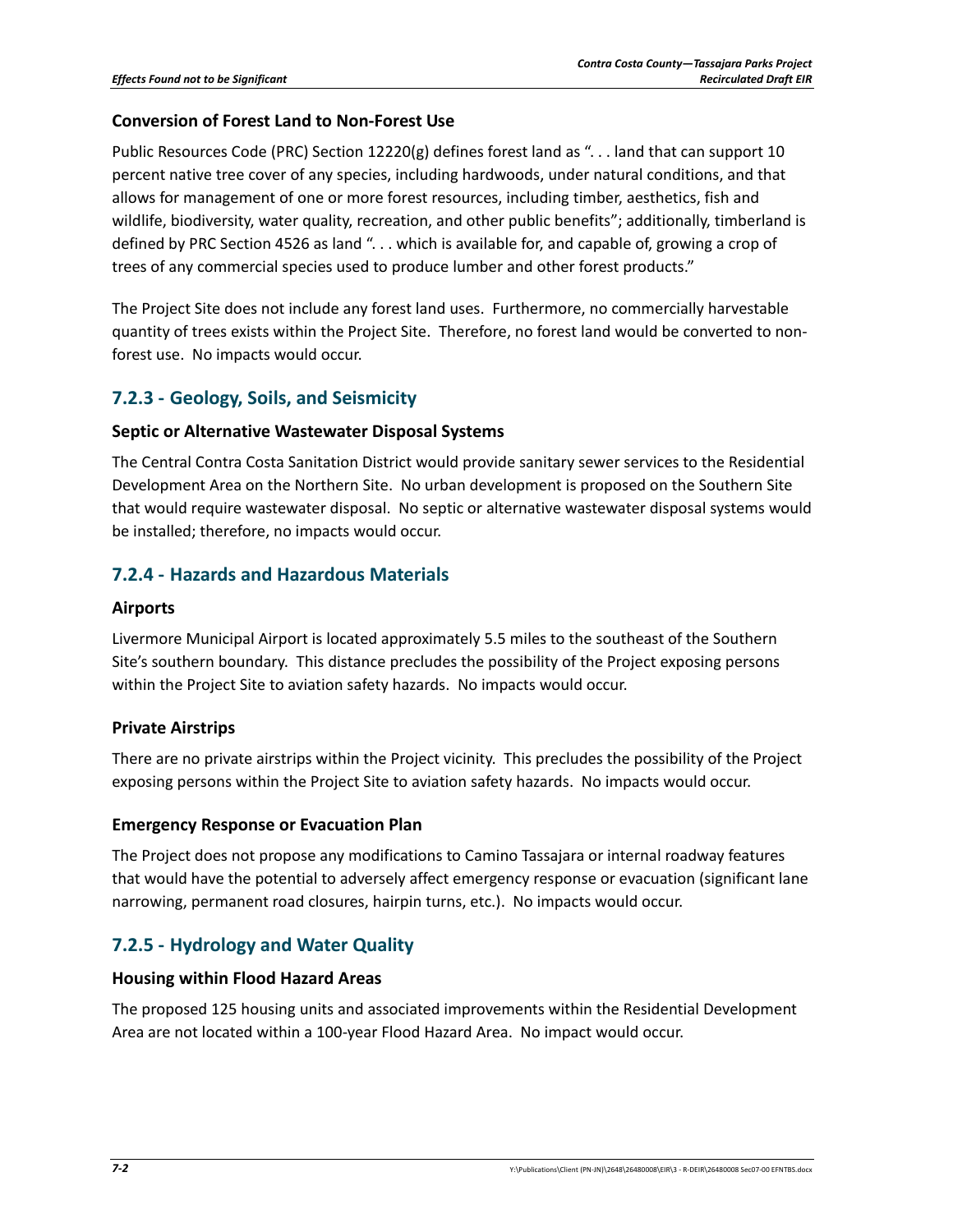### **Levee or Dam Failure**

As mapped by the California Office of Emergency Services, the Project Site is not within a dam failure inundation area. This condition precludes the possibility of the Project Site being inundated as a result of dam failure. No impacts would occur.

### **Seiches, Tsunamis, or Mudflows**

The Project Site is not near a large inland body of water and, therefore, is not susceptible to inundation by seiche. The Project Site is more than 30 miles from the Pacific Ocean, a condition that precludes inundation by tsunami. The Project Site is surrounded by portions of undeveloped land that contains hilly terrain that may be capable of producing mudflows. However, no urban development would occur on the Southern Site and development on the Northern Site would be located on and surrounded by engineered slopes that would preclude inundation by mudflow. No impacts would occur.

# **7.2.6 ‐ Land Use**

### **Division of an Established Community**

The Project Site contains mostly undeveloped land, while surrounding land uses consist of a mix of residential neighborhoods and undeveloped land. The Project proposes to build 125 single‐family residential units and associated improvements on 30 acres adjacent to and consistent with the existing residential neighborhood to the west. The Project Site does not provide a formal or informal linkage between any surrounding land uses. These conditions preclude the possibility of dividing an established community. No impacts would occur.

# **7.2.7 ‐ Mineral Resources**

### **Mineral Resources of Statewide or Local Importance**

The Project Site contains mostly undeveloped land. The Project Site is not mapped as a "Mineral Resource Zone" by the State of California or Contra Costa County. Additionally, the Project Site has not historically supported mineral extraction operations. This precludes the possibility of the loss of mineral resources of statewide or local importance. No impacts would occur.

# **7.2.8 ‐ Noise**

### **Aviation Noise**

The Project would not expose people residing or working in the Project vicinity to excessive noise levels from aircraft. The nearest airport is Livermore Municipal Airport, located approximately 5.5 miles southeast of the Southern Site's southern boundary. Although, aircraft noise is occasionally heard on the Project Site, the aircraft flyovers are typically at high altitudes and do not exceed any noise standards. In addition, the Project Site is not located within 2 miles of a private airstrip. Therefore, implementation of the Project would not expose people to excessive noise levels from aircraft activity, and no impact would occur.